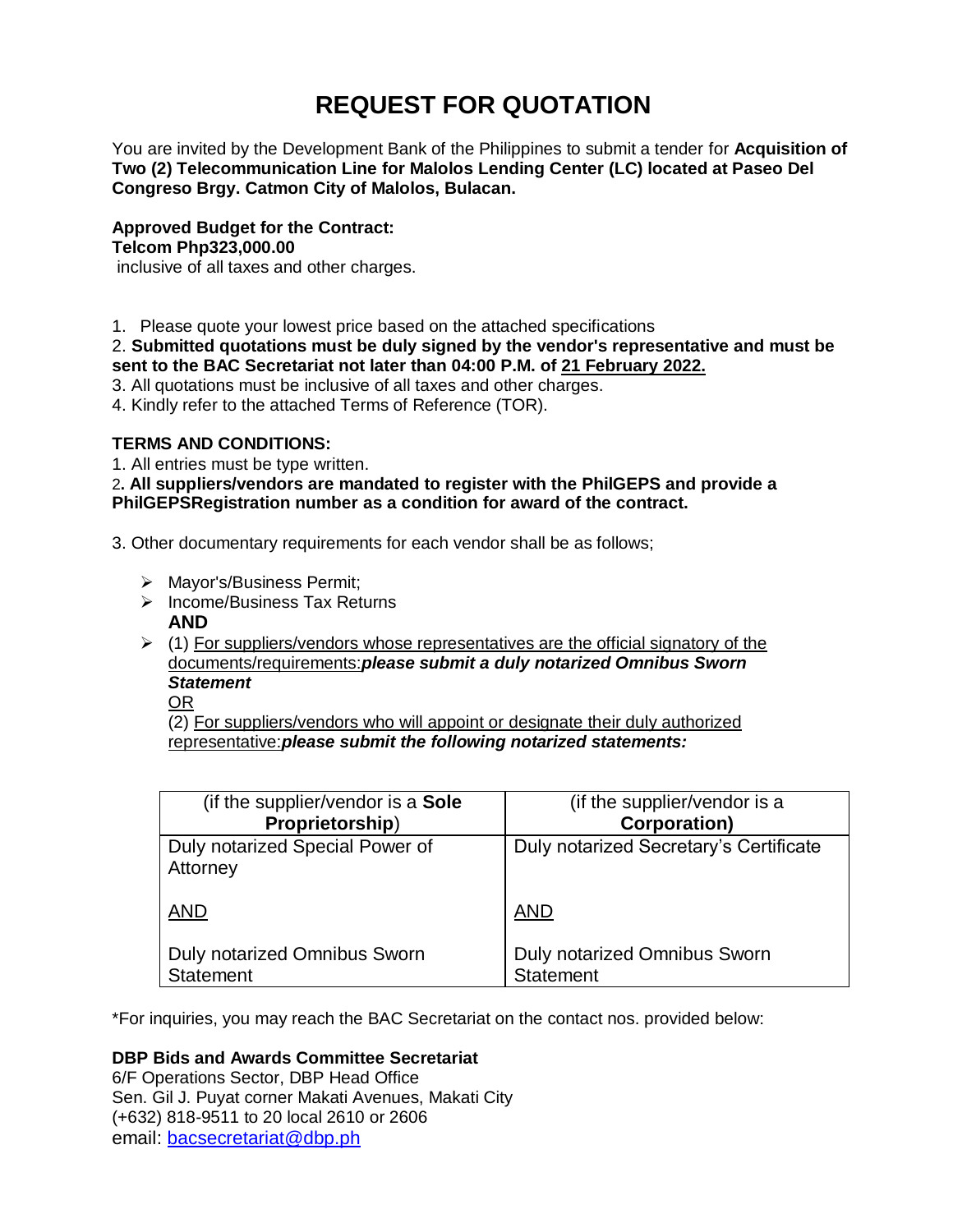## ACQUISITION OF NEW, ADDITIONAL AND/OR REPLACEMENT TELECOMMUNICATION LINE/CONNECTIVITY SERVICE FOR THE DEVELOPMENT BANK OF THE PHILIPPINES (DBP)-**MALOLOS LENDING CENTER**

#### APPROVED BUDGET FOR THE CONTRACT: Php 323,000

#### **TECHNICAL SPECIFICATIONS**

#### A. BACKGROUND

The telecommunication connectivity service (line) is for the connection of DBP online systems, services and facilities in any of the following DBP remote sites:

A.1. Branch Office, including:

A.1.a. Lending Center A.1.b. Cash Center A.1.c. Branch-Lite Unit

A.2. Automated Teller Machine (ATM)

#### **B. OBJECTIVE**

To acquire stable, reliable and secure telecommunication connectivity/line service to link DBP remote sites to the Head Office from an authorized and qualified telecommunication service provider (Telco).

#### C. COVERAGE OF THE CONTRACT

The contract will be for a one (1) year period starting from date of acceptance of service with the option for automatic renewal.

#### D. MINIMUM SPECIFICATIONS

D.1. Connectivity/Line Service Availability

- > The minimum availability of service is 99.6%.
- D.2. Connectivity/Line Specifications
- D.2.a. Branch Office  $\triangledown$ 
	- D.2.a.i. Wired MPLS/VPN, Radio Last Mile or VSAT connection with minimum of 2 Mbps bandwidth
	- D.2.a.ii. Must be Ku Band or C Band for the VSAT
	- D.2.a.iii. Inclusive network equipment, such as router and or router/modem, must not be on End-of-Life/End-of-Support status within the contract period
	- D.2.a.iv. Router must support GRE/mGRE tunneling and IP Security (ex. dynamic VPN) and SNMP
	- D.2.a.v. DBP shall have the full access of the router
	- D.2.a.vi. Provide near real time and historical link monitoring

D.2.b. ATM - Wired

- D.2.b.i. VPN connection at least 128 Kbps via MPLS
- D.2.b.ii. Inclusive network equipment, such as router and or router/modem, must not be on End-of-Life/End-of-Support status within the contract period
- D.2.b.iii. Support GRE tunneling and SNMP
- D.2.b.iv. Provide near real time and historical link monitoring

Page 1 of 4

**Annex A**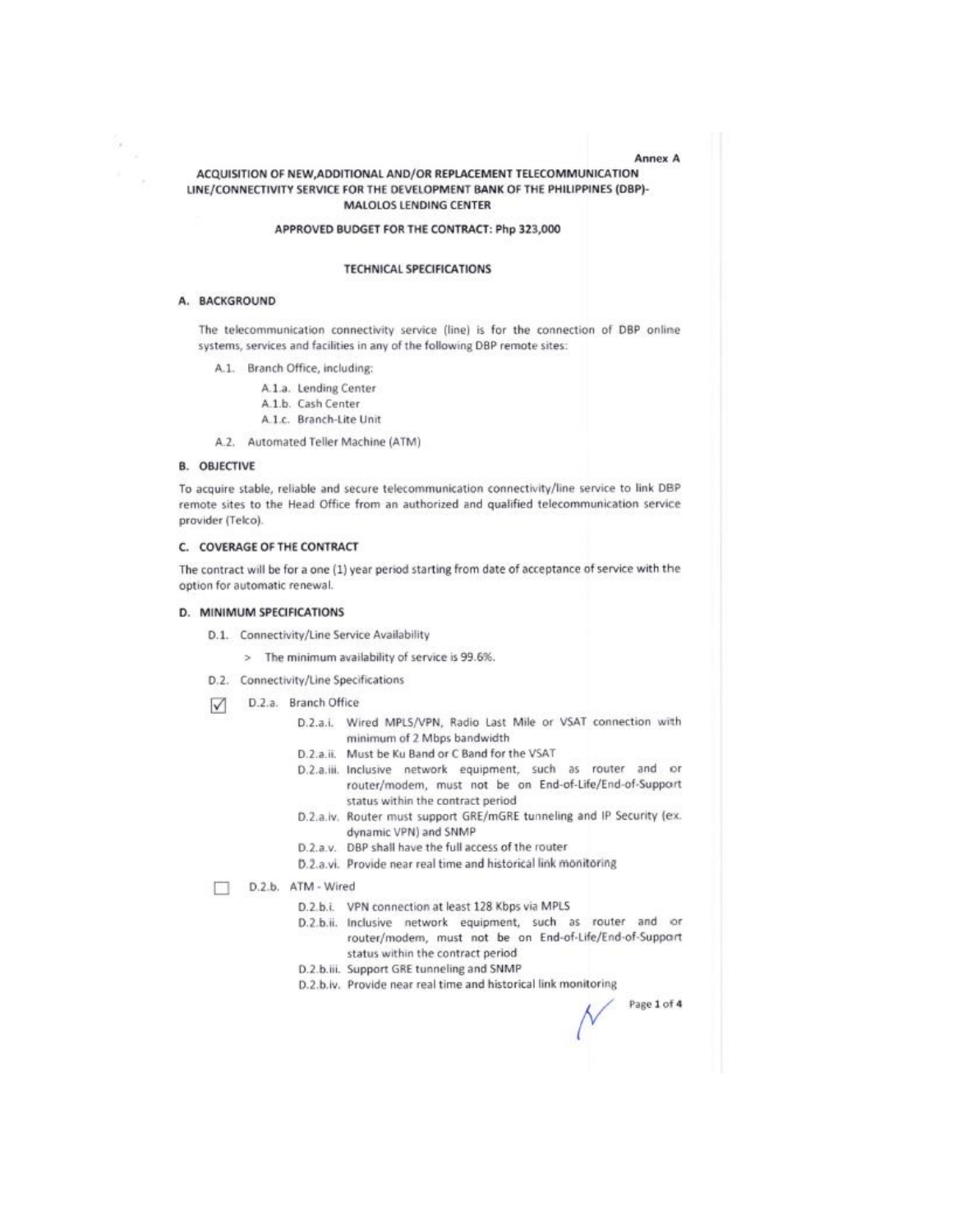- П. D.2.c. ATM - Wireless
	- Provide data transmission function by public GPRS/ GSM  $D.2.c.$ i. network or higher
	- D.2.a.vii. Inclusive network equipment, such as router and or router/modem, must not be on End-of-Life/End-of-Support status within the contract period
	- D.2.c.ii. Support GRE Tunneling and SNMP
	- D.2.c.iii. Provide GUI access for local and remote management
	- D.2.c.iv. Operate at -30~+75°C temperature
	- D.2.c.v. Has LED status indication
	- D.2.c.vi. Support RJ45 console port
	- D.2.c.vii. Include: 1 power cord, 2 antennas, 1 console cable, 1 set documentation
	- D.2.c.viii. Provide near real time and historical link monitoring.
	- D.2.c.ix. Meet the average latency requirement of not greater than 200ms measured using the Ping utility or any similar mobile applications
	- D.2.c.x. Meet signal requirement of not less than 2 bars measured using mobile or similar devices capable of said measurement
	- D.2.c.xi. DBP shall have full access to the Modem/Router
- D.3. Support Services and Incident Management
	- D.3.a. The Telco shall provide 24 x 7 onsite, telephone and email support. For every service unavailability/downtime reported, the response time shall be within thirty (30) minutes.
	- D.3.b. Upon the occurrence of service unavailability/downtime, the Telco shall:
		- D.3.b.i. Conduct problem isolation/resolution and link restoration activities
		- D.3.b.ii. Notification via electronic mail (E-mail) and telephone within one (1) hour of the occurrence
		- D.3.b.iii. Minimum of twice a day status report to DBP via E-Mail
		- D.3.b.iv. Estimated time of arrival (ETA) if onsite activities required
		- D.3.b.v. Estimated time of resolution (ETR)
		- D.3.b.vi. Root cause
		- D.3.b.vii. Comply with DBP policies on security and confidentiality during support services.
	- D.3.c. The Telco shall submit an incident report stating the reason/s for the outage and detailing the steps undertaken to resolve a particular problem upon DBP's request.
- D.4. Service Performance Review
	- > The Telco shall conduct a performance review session at least once every quarter of a year

#### E. TELECOMMUNICATION CONNECTIVITY/LINE REQUIREMENT CLASSIFICATION

The primary objective of the following provisions is to have multiple Telcos per site, providing service redundancy, high availability and avoiding single point of failure.

E.1. New Telecommunication Line Requirement

E.1.a. Covered Sites

Page 2 of 4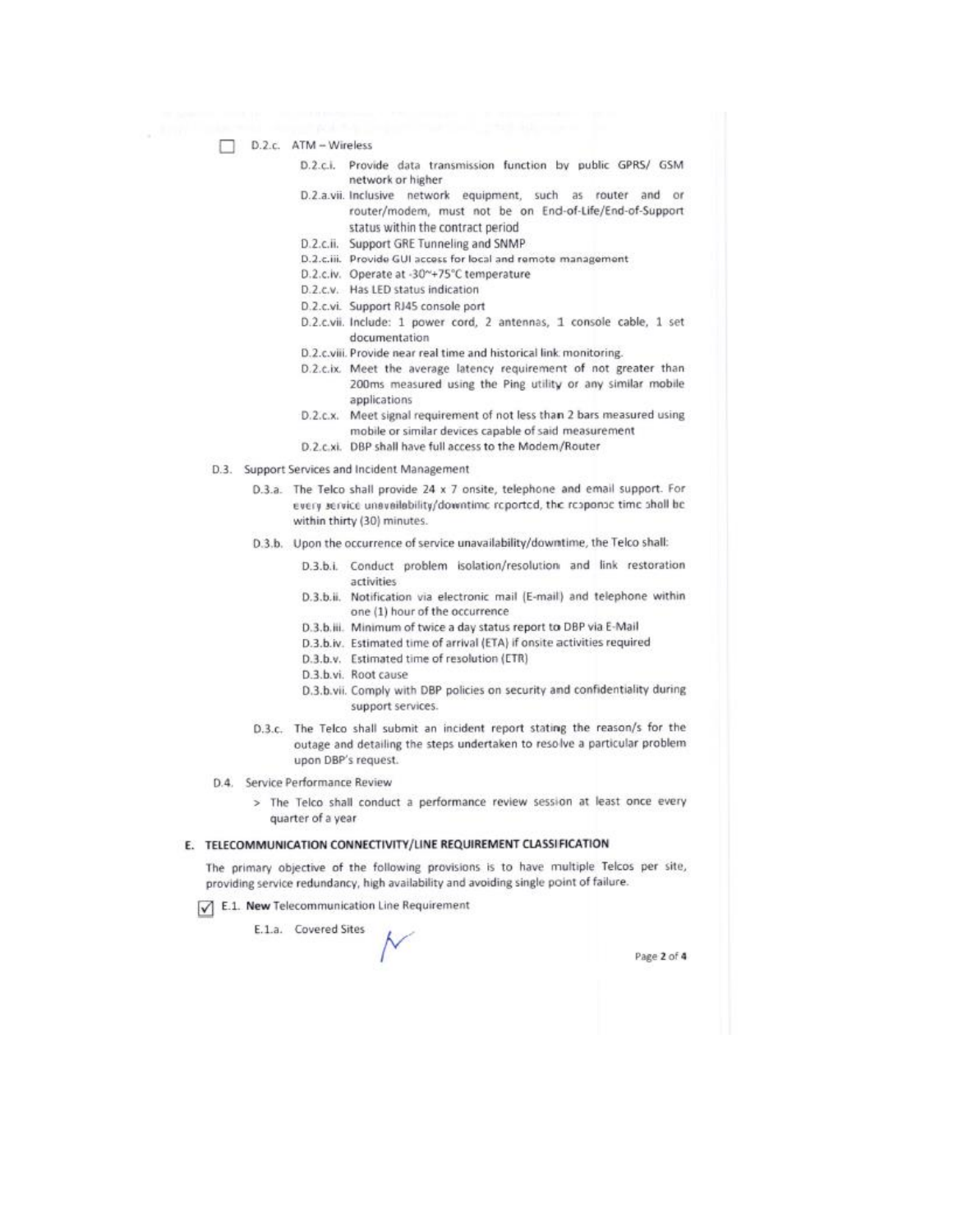#### > New remotes sites

### E.1.b. Telco Selection Criteria

- > Telecommunication Line for Branch Office
	- E.1.b.i. Two (2) different Telcos (Telco A and Telco B) shall be selected
	- E.1.b.ii. Telco A is the lowest (winning) provider
	- E.1.b.iii. Telco B is the second lowest provider
	- Telecommunication Line for Additional ATM Facility of a Branch  $\mathbf{r}$ Office
		- E.1.b.iv. The Telco must be different from the one which has the majority or most of the telecommunication connectivity services provided for the ATM/s of that Branch Office

#### E.2. Additional Telecommunication Line Requirement

- E.2.a. Covered Sites
	- > For existing sites with existing telecommunication line/s
- E.2.b. Telco Exception
	- > The Telco/s of the existing line/s servicing the site shall not be invited and will not be allowed to participate

#### E.3. Replacement Telecommunication Line Requirement

- E.3.a. Covered Sites
	- > For existing sites with existing telecommunication line/s
- E.3.b. Telco Exception
	- E.3.b.i. For Telco Redundancy Replacement
		- > The Telco of the existing line/s servicing the site including the one to be replaced shall not be invited and will not be allowed to participate
	- E.3.b.ii. Replacement for the Purpose of Telecommunication Line Capacity (Bandwidth) Upgrade
		- > The Telco of the other existing line/s servicing the site (i.e., other than the one to be replaced) shall not be invited and will not be allowed to participate
	- E.3.b.iii. For Wireless to Wired Facility Replacement
		- > The Telco of the other existing line/s servicing the site (i.e., other than the one to be replaced) shall not be invited and will not be allowed to participate

# F. DISCONTINUANCE OF SERVICE

DBP can opt to discontinue the service within the contract period without pre-termination fcc/s, if the Telco provider fails to meet the required minimum availability of service, specified in item D.1, for three (3) consecutive months (3-strike rule)

G. PAYMENT

The payment shall be in a monthly basis every after the service acceptance.